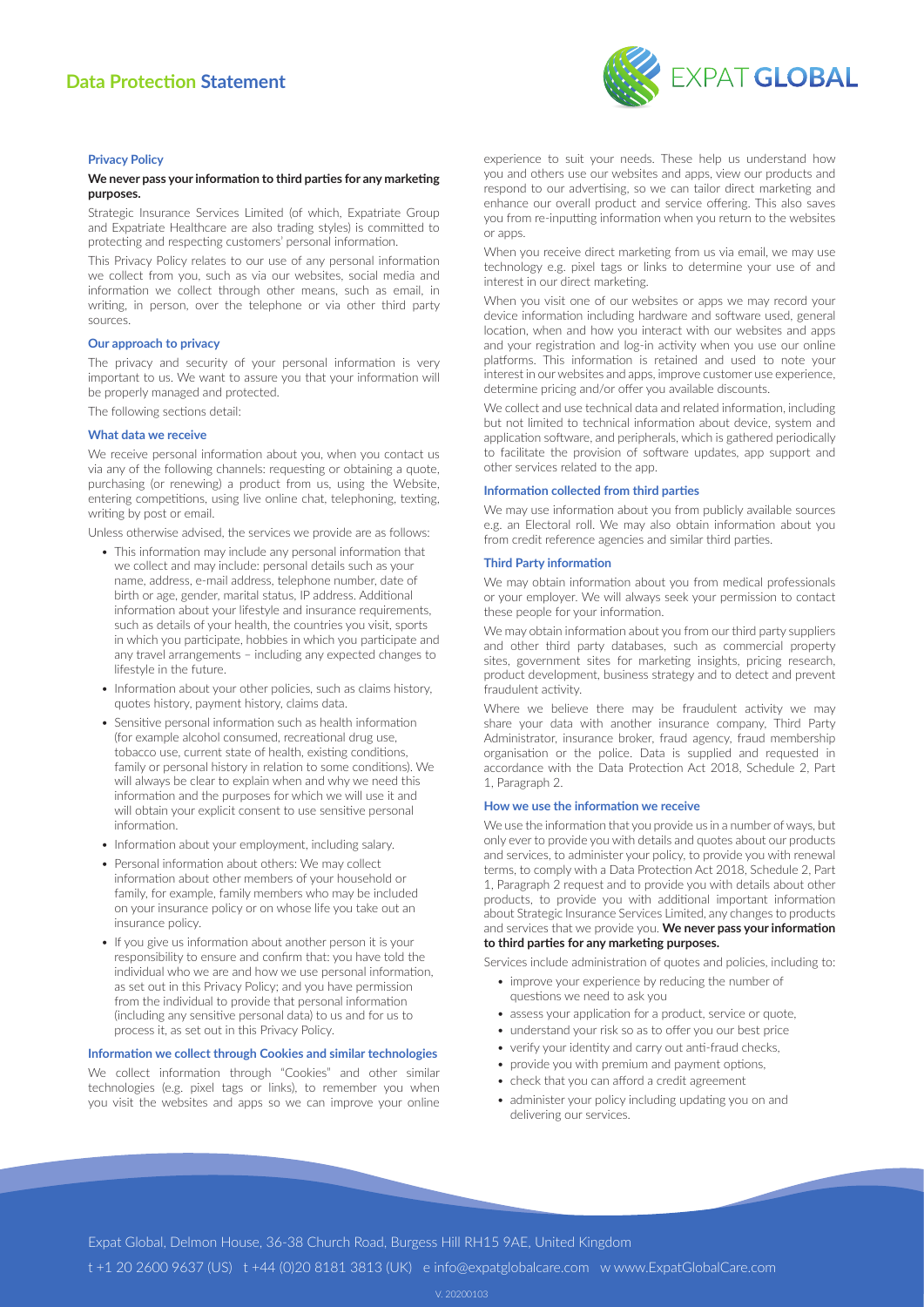# **Data Protection Statement**



- handle claims
- deal with complaints
- identify which products may be of interest to you and provide you with information about those products.
- provide you with tailored offers.

## **How we use information to improve our products**

We may also use your information for research or statistical purposes, including to analyse how people use our Websites, view our products, respond to our advertising and to improve our understanding of what customers need.

We may use your information for training purposes, to improve our services and their delivery, for example by recording telephone calls.

#### **Who has access to your information?**

We will not sell or rent your information to third parties.

We will not share your information with third parties for marketing purposes.

If you request a quote, or purchase a product or service, your personal information may be shared with and processed by the underwriter of your contract (and their reinsurers, if appropriate), your appointed introducers/intermediaries, as well as the policy holder (for a corporate policy), including third parties providing services to us (e.g. our 24 hour assistance provider).

Third Party Service Providers working on our behalf: We may pass your information to our third party service providers, agents subcontractors and other associated organisations for the purposes of completing tasks and providing services to you on our behalf (for example to provide you with a 24 hour medical assistance helpline).

However, when we use third party service providers, we disclose only the personal information that is necessary to deliver the service and we have a contract in place that requires them to keep your information secure and not to use it for their own direct marketing purposes.

Your information may also be disclosed when, we believe in good faith that the disclosure is:

- required by law; or
- to protect the safety of our employees or the public; or
- required to comply with a judicial proceeding, court order or legal process; or
- in the event of a merger, asset sale, or other related transaction; or
- for the prevention or detection of crime (including fraud).

We may share your information with regulatory bodies in the UK and overseas, including outside the EU, as well as with other insurance companies (directly or via shared databases) to prevent and detect fraud.

## **Fraud prevention and detection**

In order to prevent and detect fraud we may at any time:

- share information about you with other insurance provider, organisations and public bodies including the Police;
- undertake credit searches and additional fraud searches;
- check and/or file your details with fraud prevention agencies and databases, and
- if you give us false or inaccurate information and we suspect fraud, we will record this to prevent fraud and money laundering.

### **Data transfer and consent**

Your information may be transferred by us to any country, including countries outside of the European Economic Area (EEA), for processing, storage, administration or any other use stated in this policy. The purposes and processing associated with any such transfer will comply with all applicable data protection regulations, including the UK Data Protection Act, and with our obligation to adequately protect and secure your personal information. Where required under applicable laws we will take measures to ensure that personal information handled in other countries will receive at least the same level of protection as it is given in the EEA.

By providing your personal information to us you consent to the transfer of your information as described above.

## **Security of your information**

We are committed to protecting the confidentiality and security of the information that you provide to us and we put in place appropriate technical, physical and organisational security measures to protect against any unauthorised access or damage to, or disclosure or loss of, your information.

You should also be aware that communications over the internet, such as e-mails, are not secure unless they have been encrypted. The websites may contain links to third party websites. These other websites will be subject to their own privacy policies which may differ from this Privacy Policy. You should carefully read the privacy policies of these websites before submitting any personal information.

#### **Managing your marketing preferences**

We may on occasion provide you with details on products and service that we think may be of interest to you or which may complement existing products that we provide you. You can opt out of these communications at any time.

We may:

- provide you with updates and offers for our products and services via marketing tailored to you through online digital services (e.g. online advertising, social media communications), or by direct marketing (e.g. phone, e-mail, text, post); and
- use information we hold about you to help us identify, tailor and package our products and services, determine pricing and offer discounts that may be of interest to you.

We will always give you the opportunity to 'opt out' of direct marketing when you complete a registration with us, request an online quote, purchase a product or service online or receive any email, text or other direct marketing communication.

You can change your marketing preferences at any other time by contacting us on the details given below in the 'Update your information or change your marketing preferences' section.

## **Update your information or change your marketing preferences**

Please let us know if your information changes as it is important that the information we hold about you is accurate and up to date.

You can ask us to update or correct your personal information contacting us using any of the following methods:

- By email: data@expatglobalcare.com
- By post: Data Protection Team
	- Strategic Insurance Services Limited Delmon House 36-38 Church Road Burgess Hill RH15 9AE United Kingdom

Expat Global, Delmon House, 36-38 Church Road, Burgess Hill RH15 9AE, United Kingdom t +1 20 2600 9637 (US) t +44 (0)20 8181 3813 (UK) e info@expatglobalcare.com w www.ExpatGlobalCare.com